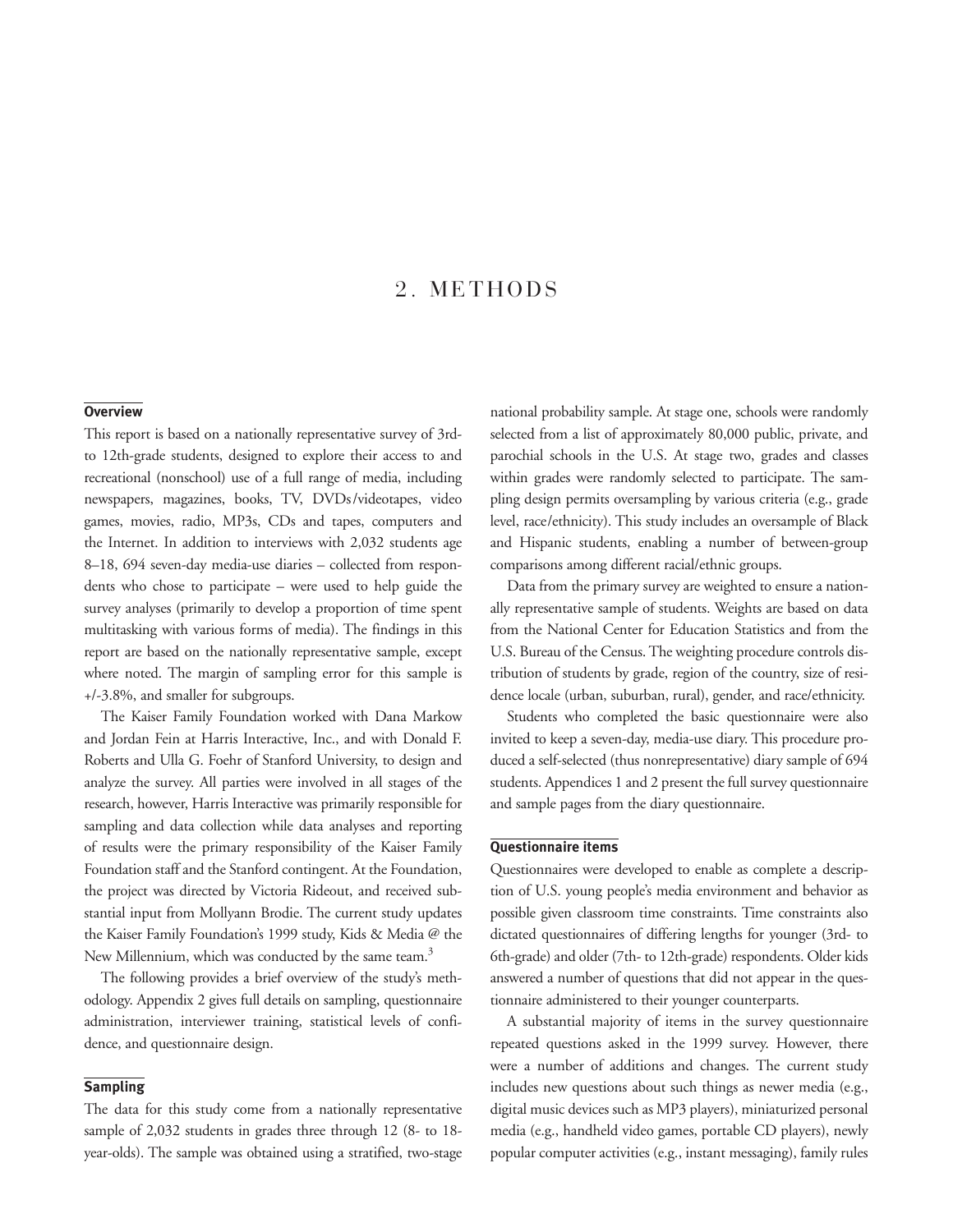controlling media use, personality characteristics, and various non-media activities. In addition, several items employed in the earlier study were modified to save time and space in the current questionnaire. Questions will be introduced briefly in this chapter; the full text of all questions can be found in Appendix 1.

**The media environment.** Questionnaire items assessing the media environment pertained to both the physical and social environment. The physical environment defines what kinds of media young people may access in their homes. The social environment includes family norms, policies, and general household orientation toward various media (especially TV).

Questions assessing the physical media environment asked how many of each of the following media (or media capabilities) were to be found in the child's home and in the child's bedroom: TV, VCR or DVD player, digital video recorder (DVR, e.g., TiVo, Replay TV), CD or tape player, radio, computer, video

game console, telephone, cable or satellite TV, premium TV channels, Internet access (dial-up and highspeed) and instant messaging program. Respondents were also asked whether or not they had any of the following more portable media: cell phone, personal CD player, MP3

player, pager, laptop computer, handheld video game (e.g., Gameboy), personal digital assistant (such as a Palm Pilot), and any other handheld device that connects to the Internet (e.g., Blackberry, cell phone with Internet capabilities).

The social media environment was assessed by items asking about TV orientation within young people's homes, and items concerned with the frequency and nature of family rules governing TV viewing, computer use, music listening, and/or video game playing. TV orientation questions asked how often a TV operated in their home even when no one was watching, how often a TV was on during meals, and whether or not there were any rules about TV. Questions about rules controlling media activities varied, but generally asked about controls on amount of use, on content used, and on contingencies controlling use (e.g., no viewing until homework is completed). In addition, several items assessed "parent involvement" with youth media behavior independent of explicit rules (e.g., parents' attention to ratings).

**Amount of media exposure.** Media exposure was assessed by asking respondents to estimate the amount of time, in minutes and hours, they spent exposed to or using each of the following media *on the previous day*: magazines, newspapers, books

(for personal enjoyment), TV, movies, video games (on a device connected to a TV screen), handheld video games, radio, audio recordings (CDs, tapes, MP3s), and computers<sup>4</sup> (excluding school-related computer activities). In addition, 7th- to 12thgraders were asked how much time they spent talking on the telephone, and all respondents who indicated that they had used a computer, were asked to estimate the time they spent on a dozen different computer activities (see Appendix 1).

Respondents were assisted with estimates of TV time through provision of "TV grids" (akin to the TV schedule found in most daily newspapers) for each of three times of day (7:00 a.m. until noon; noon until 6:00 p.m.; 6:00 p.m. until midnight). Respondents were asked to circle each program they had watched, then to report time spent viewing.

Because questionnaire administration was spread across the days of the week, "time spent yesterday" includes responses for

**Questionnaires were developed to enable**  as complete a description of U.S. young people's media environment and behavior as possible.

each of the seven days, with the caveat that a slightly lower proportion of questionnaires pertain to Friday, Saturday, and Sunday (8%, 10%, and 13%, respectively), than to Monday through Thursday (14%, 19%, 17%, and 18%, respectively). Further details on time estimates are

presented when results for each medium are discussed.

**Non-media time.** In order to help us better understand the time young people spend with media, respondents were also asked to estimate the amount of time they had devoted to seven non-media activities the previous day. The non-media activities consisted of: "hanging out" with friends, "hanging out" with parents, doing homework, being physically active or exercising, participating in other activities (e.g., clubs, hobbies), doing chores, and working at a job (see Appendix 1).

**Media content consumed.** Information about what kinds of media content kids consume was gathered primarily for TV; students in 7th–12th grade also provided information about the music genres to which they had listened. As noted above, when estimating TV time, respondents indicated specific programs listed on the TV grid. The circled programs were then classified into one of the TV genres listed in Appendix 2.3. Older youths (7th- to 12th-graders) were asked to indicate the type of music (if any) they had listened to the previous day from a list of 16 possible genres (Appendix 2.3).

**Social context of media use.** Respondents who indicated using either a TV or the computer the previous day were also asked with whom they used it.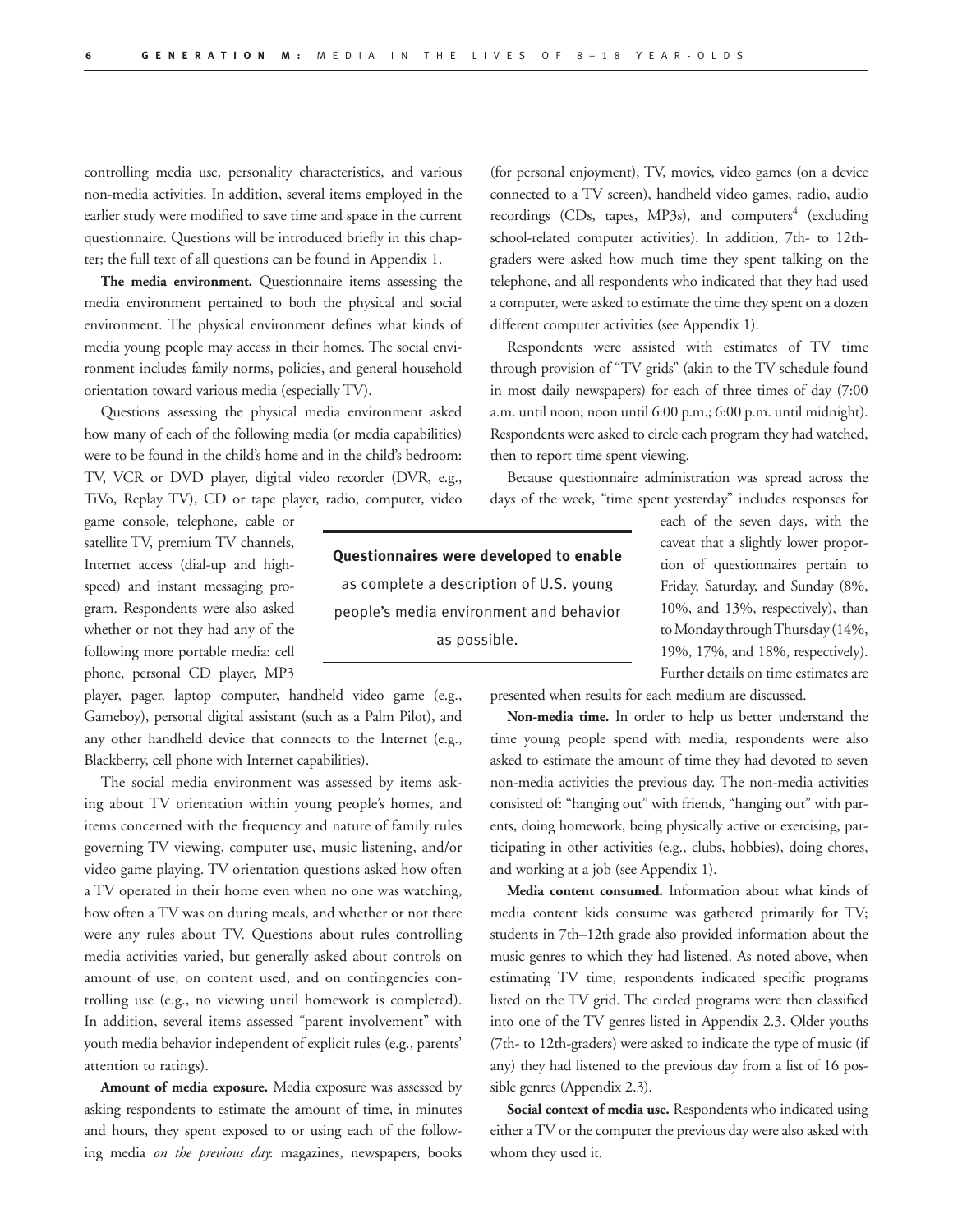**Demographic characteristics.** The demographic characteristics to which we pay most attention include respondents' age, school grade, gender, race/ethnicity, level of parent education, and median income in the district in which the school is located (which served as our surrogate for household income; see below). In addition, we also collected data on such family characteristics as whether the child lived with one or both parents and number of siblings, and we have information about region of the country and level of urbanicity (i.e., rural, suburban, urban).

Parent education and income, our two primary indicators of socioeconomic status, represent the two most problematic measures of all the demographic characteristics we have employed because both measures contain substantial error.

Information on parent education is obtained by proxy; that is, the child or adolescent serves as proxy for the parent. Obviously there is good reason to be wary of kid-based reports of parent education. Many kids, particularly younger children, simply may not know the level of education achieved by their parents; others may be misinformed for any of several reasons. Thus, we must assume that there is a good deal of error in this variable.

Income poses a different problem. Young people are even less likely to know the level of household income than the level of parent education. Because it is almost impossible to obtain accurate estimates of household income from school-aged youth, we have used federal estimates of median community income for the zip code area of each participating school. Thus, respondents are classified as low income (under \$35,000 median income), middle income (\$35,000 – \$50,000), or high income (over \$50,000) depending on the median income of the zip code area in which the child's school is located. The problem, of course, is that some students from higher income households attend schools located in lower income zip code areas, and that some students from lower income households attend schools located in relatively higher income zip code areas. Thus, by characterizing individuals on the basis of aggregate data, we introduce error of a different sort into our second measure of socioeconomic status.

Our solution has been to examine the relationship between media behaviors and socioeconomic status by using the two measures (parent education and household income) as relatively independent indexes of socioeconomic level. Assuming that there are two different sources of error at work, to the extent that we find consistent patterns of results, we feel a bit more confident about statements regarding the role of socioeconomic factors in media behavior. Nevertheless, all analyses and generalizations about the role of socioeconomic factors should be interpreted cautiously.<sup>5</sup>

A further caution about interpretation of results related to household income is warranted. In both the 1999 study and the current research, we have defined low median income households as those falling in the bottom 25% of the income distribution. Operationally, this meant defining the actual income break at the point nearest to 25% allowed by the data. In 1999, this procedure set the break point at \$25,000 annual median income; 24% of the sample came from schools in zip codes in which the annual median income was less than \$25,000. In 2004, this procedure sets the break-point at \$35,000 annual median income; 23% of the sample comes from schools in zip codes in which the annual median income was less than \$35,000. Thus, any income comparisons between the two studies represent comparisons between the bottom 25% in household income. The amount of income defining the two low income groups, however, differs substantially, a point which should be kept in mind when interpreting over-time comparisons.

**Social/psychological characteristics.** A set of questions designed for the 1999 study to assess kids' level of contentedness were also included in this study. These items asked respondents to indicate whether each of six statements describes them "a lot," "somewhat," "not much," or "not at all." The statements were:

- I have a lot of friends.
- I get along well with my parents.
- I am often bored.
- I often feel sad and unhappy.
- I have been happy at school this year.
- I get into trouble a lot.

In addition, 7th- to 12th-graders were asked three questions aimed at assessing the degree to which they engage in sensation seeking. These included:

• I like friends who are exciting, even if they are wild.

• I sometimes choose friends my parents disapprove of.

• I like new and exciting experiences, even if I have to break the rules.

Two additional questions assess the degree to which kids are peer-oriented versus parent-oriented:

• I would rather spend my free time with my parents than with my friends.

• When I have a problem, I talk it out with my parents.

Finally, all respondents were asked to report their school grades. Response options included "mostly As," "mostly As and Bs," "mostly Bs," "mostly Bs and Cs," "mostly Cs," "mostly Cs and Ds," "mostly Ds," and "mostly Ds and Fs." Although such self-reports likely produce inflated grade estimates, earlier work has found a substantial positive relationship (r = .77) between self